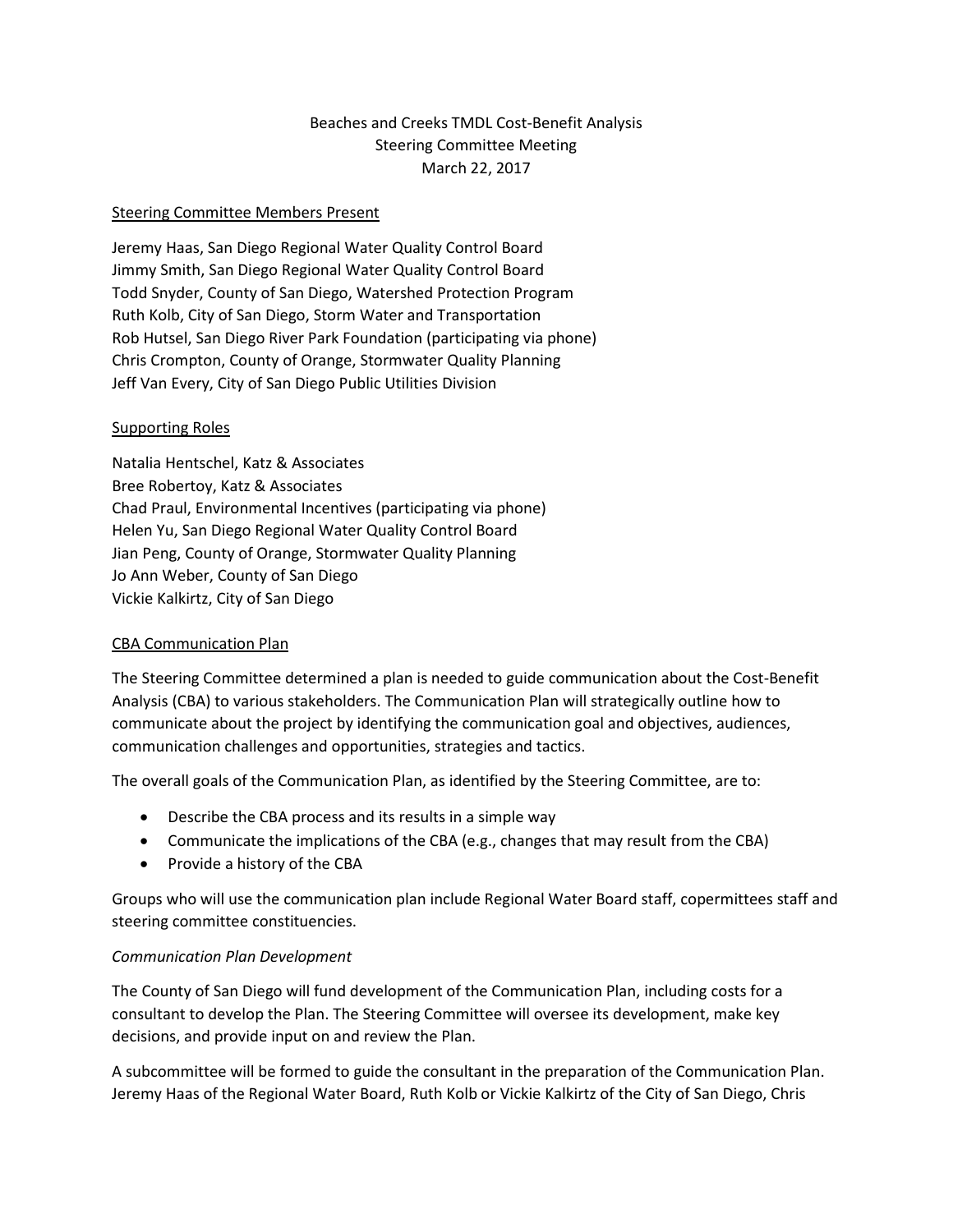Crompton or Jian Peng of the County of Orange, and Todd Snyder of the County of San Diego volunteered to participate in the subcommittee, and additional volunteers were solicited. The subcommittee will check in with the Steering Committee via teleconferences.

The Communication Plan will be developed in two phases. Phase 1 will correspond with the public release of the draft CBA and will be completed by May 2017. Phase 2 will correspond with the release of the final CBA and will be completed before August 2017.

The table below shows initial lists of audiences, messages and strategies and tactics to be included in the Communication Plan as identified by the Steering Committee. Each component is additionally broken down by the two phases of the Plan. Messages, strategies and tactics will be developed for both the CBA and the Financial Capability Assessment (FCA) components of the report.

| <b>Communication Plan</b>               | <b>Phase 1</b>                                                                                                                                                                                                                  | <b>Phase 2</b>                                                                                                                                                                                                                                                       |
|-----------------------------------------|---------------------------------------------------------------------------------------------------------------------------------------------------------------------------------------------------------------------------------|----------------------------------------------------------------------------------------------------------------------------------------------------------------------------------------------------------------------------------------------------------------------|
| <b>Component</b>                        |                                                                                                                                                                                                                                 |                                                                                                                                                                                                                                                                      |
| <b>Audiences</b>                        | Copermittees not represented on<br>٠<br>the Steering Committee<br>Industry members<br>٠<br>General public<br>$\bullet$<br>Non-Government Organizations                                                                          | <b>Elected officials</b><br>$\bullet$<br>Copermittees<br>$\bullet$<br>Regional Water Board<br>$\bullet$<br>General public<br>$\bullet$<br>Non-Government Organizations<br>٠<br>Media<br>$\bullet$<br>Conference attendees<br>U.S. Environmental Protection<br>Agency |
| <b>Messages</b>                         | What is the study?<br>٠<br>How did the study come to be?<br>What feedback is requested<br>from the public (i.e., meaningful<br>input, no new data will be<br>considered in calculations but<br>may be addressed qualitatively)? | What are the results of the CBA?<br>$\bullet$<br>What are the implications of the<br>$\bullet$<br>CBA?                                                                                                                                                               |
| <b>Strategies and</b><br><b>Tactics</b> |                                                                                                                                                                                                                                 | A simple summary of the CBA<br>$\bullet$<br>report (e.g., cliff notes or Executive<br>Summary)<br>Fact sheet(s)<br>Training presentation                                                                                                                             |

The following are other general comments from the Steering Committee about the Communication Plan development process:

- C. Crompton: Vetting the Plan through each agency's public information officers could slow the process down. It seems this group should agree on what we release and have core messages and training in place. Then, the dissemination will be done individually by agencies.
- J. Haas: Are fact sheets part of the existing consultant's scope? I recall we discussed it.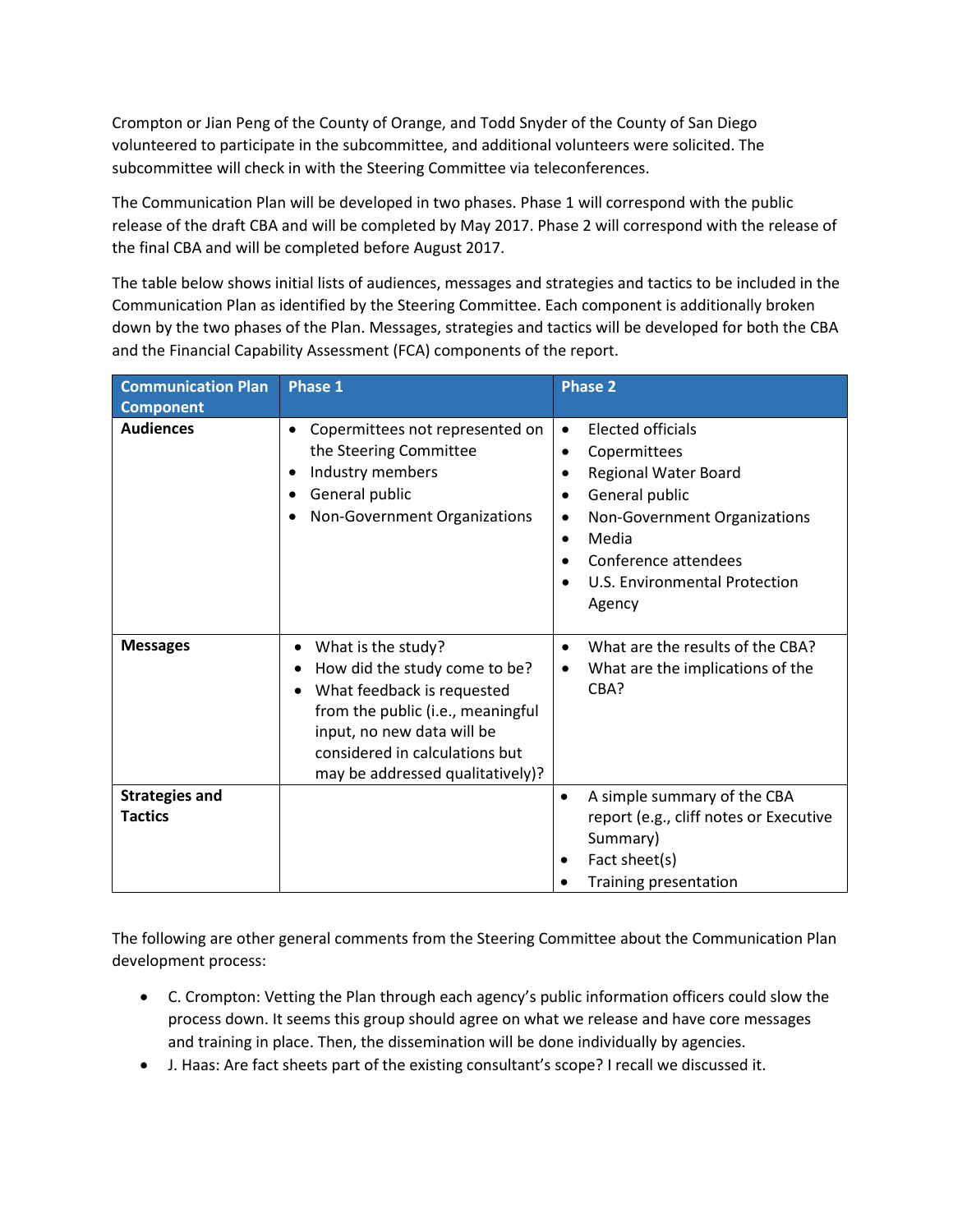- V. Kalkirtz: The City of San Diego Communications Department will have to review and approve a plan such as this before it can be used.
- C. Crompton: Phase 2 should outline what we do collectively and what we do individually to disseminate the information.
- T. Snyder: Certain members of my board are going to want to be briefed before this goes to public comment. I can come up with messages for that and will caveat that this is a draft document.
	- o R. Kolb: It would be nice to ensure we are saying the same thing.
	- o C. Crompton: We should wait until after public process before providing results. I don't think will get those questions from elected officials yet.
	- o C. Praul: We could use the meeting on April 25 to harmonize messaging.

## Observed Recreational Activities after Rainstorms at Ocean Beach

To gather information about who uses the beach after rain events, recreation activities were observed at Ocean Beach for a continuous eight hours 72 hours after three rain events. Observers estimated the duration of each activity and the age of each person observed. Activities were categorized by zones and whether head submersion occurred or not.

The following comments and questions were made by Steering Committee members regarding the observed recreational activity data:

- J. Smith: Stand-up paddle boarders should be included in the head submersion category.
- C. Crompton: Wading is walking through water and by definition does not involve head submersion. Children playing is not wading.
- T. Snyder: Based on the results, around 12 to 13 percent of REC-1 usage was outside of the demographic that was studied in the Surfer Health Study. Although, that figure may not be representative.
- J. Smith: Did Zone D include the pier (i.e., people fishing on the pier)?
	- o J. A. Weber will check with the team who made the observations.
- C. Praul: One of the uses for these data is to compare rates of beach attendance to activities to see if the CBA matches with these observations. The types of activities on wet weather days are about 20 percent of total beach attendance. The data are pretty close to what is in the CBA. These results make me feel comfortable that we are making a reasonable estimate in the study. The other takeaway is that people are generally not exposing themselves to the fresh water, which is consistent with assumptions made in the study.
	- o R. Hutsel: Much of that freshwater zone is protected, and you are not supposed to have contact with the water. Signs are posted on the dunes and it is pretty common knowledge. Also, during a rain event, it is unlikely someone would get in the water because of the current.
- J. Smith: Is there any information you regarding trends in days of use lost?
	- o C. Praul: There is a recovery of average use as days increase after storm day.